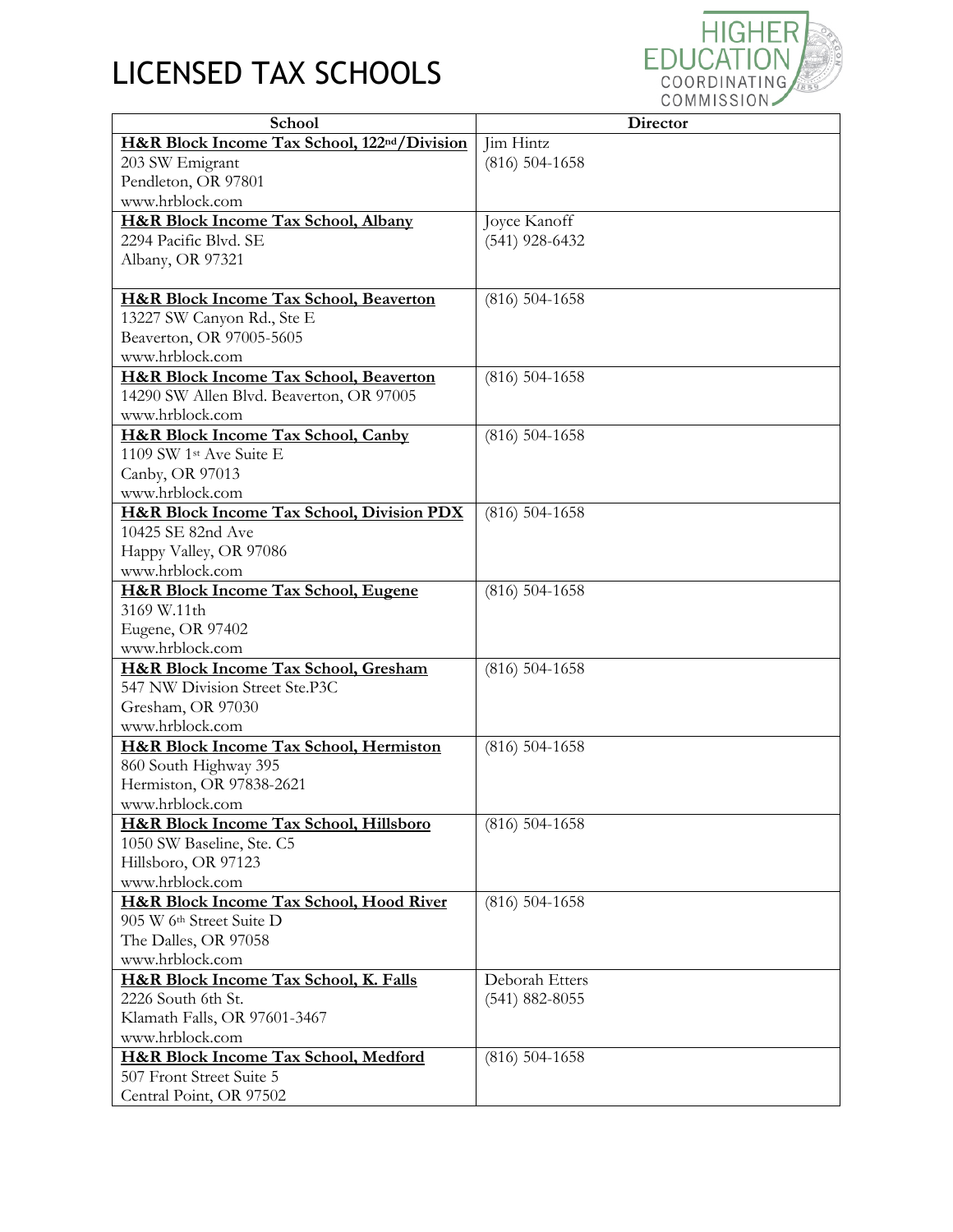## LICENSED TAX SCHOOLS



| www.hrblock.com                                     |                    |
|-----------------------------------------------------|--------------------|
| H&R Block Income Tax School, Milwaukie              | $(816)$ 504-1658   |
| 13010 SE Mcloughlin Blvd.                           |                    |
| Milwaukie, OR 97222-7116                            |                    |
| www.hrblock.com                                     |                    |
| H&R Block Income Tax School, Ontario                | $(816)$ 504-1658   |
| 1457 SW 4th Ave.                                    |                    |
| Ontario, OR 97914                                   |                    |
| www.hrblock.com                                     |                    |
| <b>H&amp;R Block Income Tax School, Oregon City</b> | $(816)$ 504-1658   |
| 29702 SW Town Center Loop                           |                    |
| Wilsonville, OR 97070-2324                          |                    |
| www.hrblock.com                                     |                    |
| H&R Block Income Tax School, Portland               | $(816)$ 504-1658   |
| 4125 SE Hawthorne Blvd.                             |                    |
| Portland, OR 97214                                  |                    |
| www.hrblock.com                                     |                    |
| H&R Block Income Tax School, Portland               | $(816)$ 472-5625   |
| 8304 SE Stark Street                                |                    |
| Portland, OR 97216                                  |                    |
| www.hrblock.com                                     |                    |
| <b>H&amp;R Block Income Tax School, Prineville</b>  | $(816)$ 504-1658   |
| 447 NW 3rd Street                                   |                    |
| Prineville, OR 97754                                |                    |
| www.hrblock.com                                     |                    |
| H&R Block Income Tax School, Redmond                | $(816)$ 504-1658   |
| 1604 S Highway 97, Suite 6                          |                    |
| Redmond, OR 97756-8420                              |                    |
| www.hrblock.com                                     |                    |
| <b>H&amp;R Block Income Tax School, Roseburg</b>    | $(816)$ 504-1658   |
| 4221 NE Stephens Street                             |                    |
| Suite #103                                          |                    |
| Roseburg, OR 97470                                  |                    |
| www.hrblock.com                                     |                    |
| H&R Block Income Tax School, Salem                  | $(816)$ 504-1658   |
| 2829 Lancaster Dr. NE, Ste. 180                     |                    |
| Salem, OR 97305                                     |                    |
| www.hrblock.com                                     |                    |
| H&R Block Income Tax School, Salem                  | $(816) 504 - 1658$ |
| 2927 NE Broadway St. Ste. 150                       |                    |
| Salem, OR 97301-6564                                |                    |
| ww.hrblock.com                                      |                    |
| H&R Block Income Tax School, Salem                  | $(816)$ 504-1658   |
| 4685 Commercial St. SE                              |                    |
| Salem, OR 97306-1901                                |                    |
| www.hrblock.com                                     |                    |
| <b>H&amp;R Block Income Tax School, Sandy PDX</b>   | $(816)$ 504-1658   |
| 2700 NE Sandy Blvd.                                 |                    |
| Portland, OR 97232-2344                             |                    |
| www.hrblock.com                                     |                    |
| <b>H&amp;R Block Income Tax School, Scappoose</b>   | $(816)$ 504-1658   |